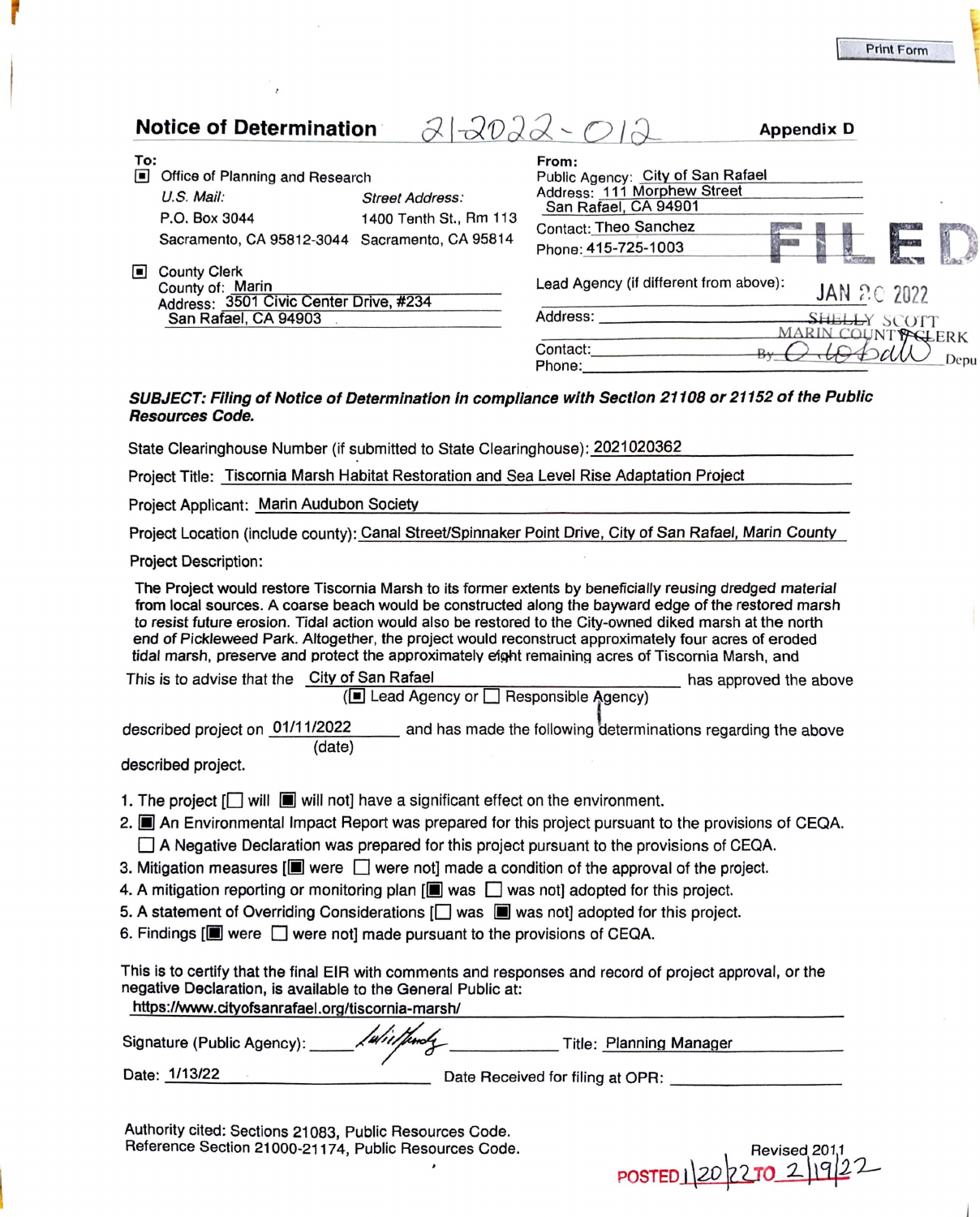| <b>CASH RECEIPT</b><br>DFW 753.5a (REV. 01/01/22) Previously DFG 753.5a                                                                                                                                                                                    | 2022 ENVIRONMENTAL DOCUMENT FILING FEE  | <b>Print</b>           |                     | <b>StartOver</b><br><b>Save</b>            |
|------------------------------------------------------------------------------------------------------------------------------------------------------------------------------------------------------------------------------------------------------------|-----------------------------------------|------------------------|---------------------|--------------------------------------------|
|                                                                                                                                                                                                                                                            |                                         | <b>RECEIPT NUMBER:</b> |                     |                                            |
|                                                                                                                                                                                                                                                            |                                         | $21 - 01/20/2022$      |                     | $-012$                                     |
|                                                                                                                                                                                                                                                            |                                         |                        |                     | STATE CLEARINGHOUSE NUMBER (If applicable) |
|                                                                                                                                                                                                                                                            |                                         |                        |                     |                                            |
| SEE INSTRUCTIONS ON REVERSE. TYPE OR PRINT CLEARLY.<br><b>LEAD AGENCY</b>                                                                                                                                                                                  | <b>LEADAGENCY EMAIL</b>                 |                        |                     | <b>DATE</b>                                |
| CITY OF SAN RAFAEL                                                                                                                                                                                                                                         |                                         |                        |                     | 01/20/2022                                 |
| <b>COUNTY/STATE AGENCY OF FILING</b>                                                                                                                                                                                                                       |                                         |                        |                     | <b>DOCUMENT NUMBER</b>                     |
| Marin                                                                                                                                                                                                                                                      |                                         |                        |                     |                                            |
| <b>PROJECT TITLE</b>                                                                                                                                                                                                                                       |                                         |                        |                     |                                            |
| TISCORNIA MARSH HABITAT RESTORATION & SEA LEVEL RISE ADAPTATION PROJECT<br>PROJECT APPLICANT NAME<br>CITY OF SAN RAFAEL                                                                                                                                    | <b>PROJECT APPLICANT EMAIL</b>          |                        |                     | <b>PHONE NUMBER</b><br>$(415)725 - 1003$   |
|                                                                                                                                                                                                                                                            |                                         |                        |                     |                                            |
| PROJECT APPLICANT ADDRESS                                                                                                                                                                                                                                  | <b>CITY</b>                             | <b>STATE</b>           |                     | <b>ZIP CODE</b>                            |
| <b>111 MORPHEW STREET</b>                                                                                                                                                                                                                                  | <b>SAN RAFAEL</b>                       | CA                     |                     | 94901                                      |
| PROJECT APPLICANT (Check appropriate box)                                                                                                                                                                                                                  |                                         |                        |                     |                                            |
| └ Local Public Agency<br><b>School District</b>                                                                                                                                                                                                            | <b>Other Special District</b>           |                        | <b>State Agency</b> | <b>Private Entity</b>                      |
| <b>CHECK APPLICABLE FEES:</b>                                                                                                                                                                                                                              |                                         |                        |                     |                                            |
| Environmental Impact Report (EIR)                                                                                                                                                                                                                          |                                         | \$3,539.25             |                     | 3,539.25<br>$\sim$                         |
| Mitigated/Negative Declaration (MND)(ND)                                                                                                                                                                                                                   |                                         | \$2,548.00             |                     | 0.00<br>$\sim$ $\sim$                      |
|                                                                                                                                                                                                                                                            |                                         |                        |                     |                                            |
|                                                                                                                                                                                                                                                            |                                         |                        |                     | 0.00                                       |
| □ Certified Regulatory Program (CRP) document - payment due directly to CDFW<br>Exempt from fee<br>$\Box$ Notice of Exemption (attach)<br>CDFW No Effect Determination (attach)<br>$\Box$ Fee previously paid (attach previously issued cash receipt copy) |                                         | \$1,203.25             |                     | $\sim$                                     |
|                                                                                                                                                                                                                                                            |                                         |                        |                     | 0.00                                       |
| □ Water Right Application or Petition Fee (State Water Resources Control Board only)                                                                                                                                                                       |                                         | \$850.00               |                     |                                            |
| $\Box$ County documentary handling fee                                                                                                                                                                                                                     |                                         |                        | \$                  | 50.00                                      |
| Other                                                                                                                                                                                                                                                      |                                         |                        | S                   |                                            |
| <b>PAYMENT METHOD:</b><br>$\Box$ Cash<br>$\Box$ Credit<br>$\Box$ Check<br>Other<br>$\Box$                                                                                                                                                                  | <b>TOTAL RECEIVED</b>                   |                        |                     | 3,589.25                                   |
| SIGNATURE                                                                                                                                                                                                                                                  | AGENCY OF FILING PRINTED NAME AND TITLE |                        |                     |                                            |